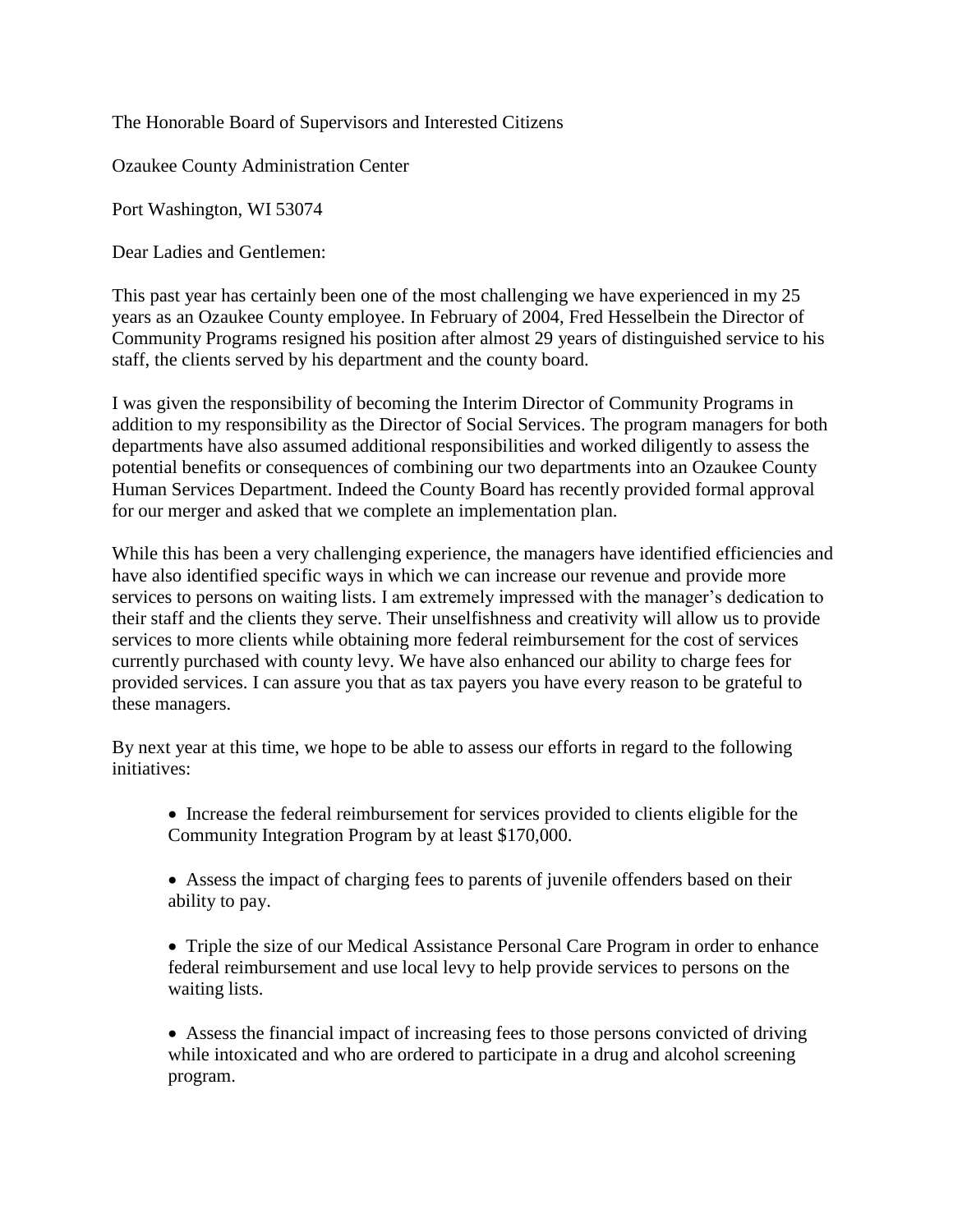Assess the financial impact of developing alternative resources (alternatives to hospitalizations) for persons police believe are in need of being placed in emergency detention.

- Assess the benefits of assigning high risk clients to a case management unit.
- Assess the benefits of developing a consortium along with Washington and Waukesha Counties to improve our Child Welfare outcomes.
- Assess the benefits of having established a Uniform Data Collection System.

Again this year we are providing both a summary Annual Report and one which provides more detail. When completed, the more detailed Annual Report can be found on the Ozaukee County website under the topic of Combined Community Programs and Social Services Annual Report. The following is an example of information available within these reports:

 Although the economy seems to have improved during the past year, the Social Services Economic Support Unit notes a 12% increase in the number of people eligible for Medicaid. By the end of the year there were 3479 persons eligible for this program. The Food Stamp Program has been renamed the Food Share Program and the monthly caseload has risen from 404 to 522.

 The unaudited fiscal expense for the Department of Social Services for 2004 is \$6,591,038. Although this only represents a one half percent increase over 2003 expenses, we are left with only a \$4,400 fund balance. (We began the year with over a \$400,000 year fund balance)

 By the end of 2004, Social Services employed 37 full-time and 8 part-time staff which compares favorably to our 1992 total of 36 full-time and 8 part-time staff.

 The unaudited expense of providing Community Programs direct services to our clients was \$2,338,394. This compares to the cost of purchasing services on behalf of our clients for a total of \$9,243,312.

 The unaudited fund balance for Community Programs at the end of 2004 was estimated at \$230,968 compared to a fund balance of \$297,387 at the end of 2003.

 Although our correctional costs for juvenile offenders as well as our shelter care cost are at a four year low, the cost of placing juvenile offenders in residential facilities is at an all time high.

 The total number of children removed from their home for safety reasons and placed in an alternate care arrangement rose from 22 in 2003 to 28 in 2004. Children in need of child protective services spent 209 days in residential care compared to 513 days in 2003.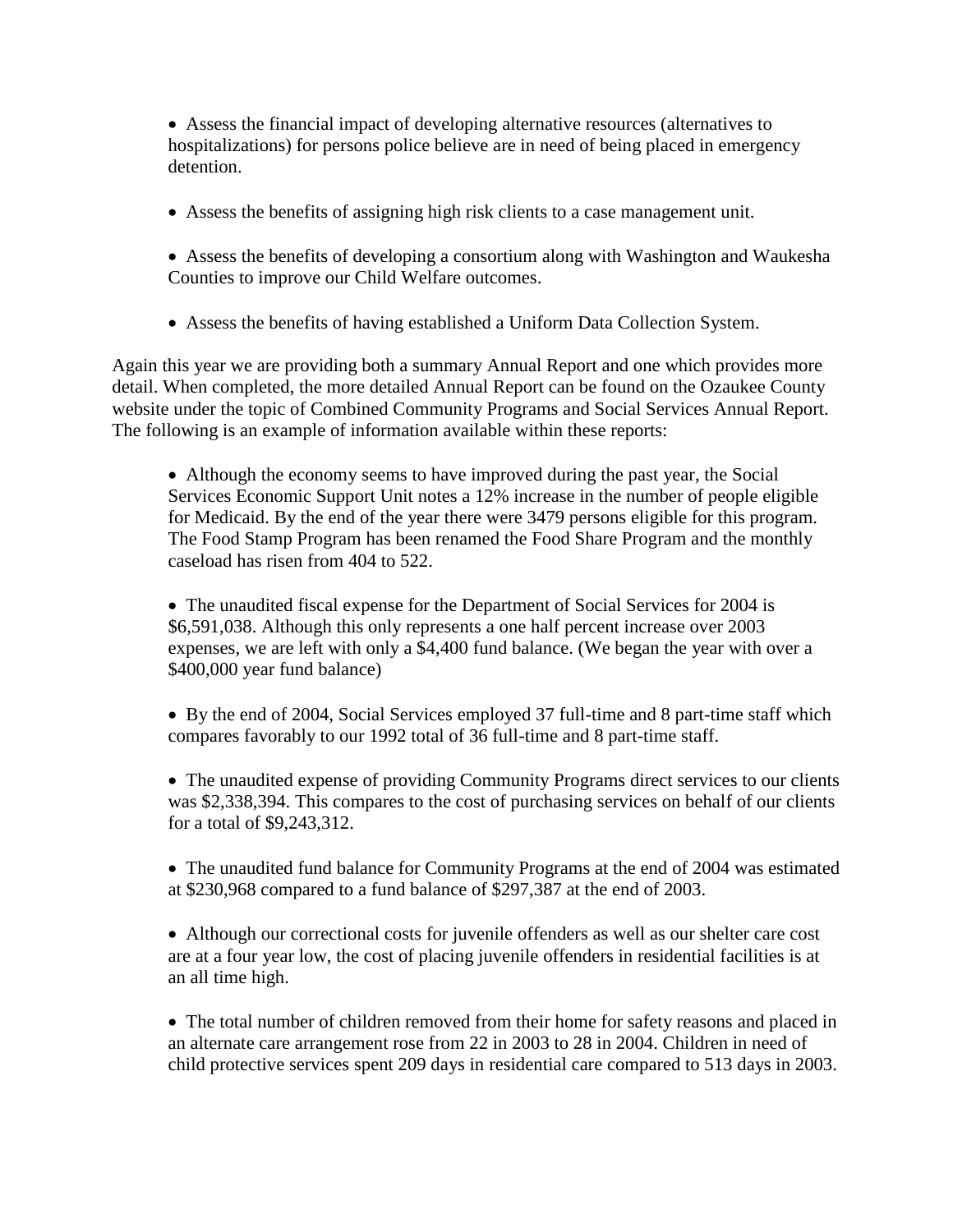• There were 16 new referrals to our Community Support Program which enables severe and persistently mental ill individuals to live within the community.

• Three Community Support Program clients worked full-time, 21 worked part-time, 6 were employed by Portal Industries and a number of clients did volunteer work for nonprofit organizations.

 The Community Programs Mental Health/AODA Program provided 7130 hours of therapy to 901 clients from the ages of 5 to 80.

 Two hundred and eleven residents were detained at least one day at a hospital as a result of a law enforcement officer assessing them to be a threat to either themselves or others.

 Developmental Disabilities case managers provided 6542 hours of service to 567 clients.

• The hiring of two new Developmental Disabilities case managers will allow the county to increase its net federal revenue by about \$177,000. Developmental Disabilities case managers are responsible for generating over \$4,000,000 in revenue from Medical Assistance, CIP and Brain Injury Waiver Programs.

• Seventeen residents of the former Mequon Care Center Nursing Home were relocated to community settings as a result of the extensive work of our Adult Services Staff.

 We investigated 116 cases of alleged elder abuse/neglect and five individuals required immediate placement.

Anyone having questions or suggestions pertaining to these Annual Reports are encouraged to contact me through telephone or email. Indeed if you have any questions or concerns throughout the course of this next year pertaining to the services we provide to the community, I also urge you to contact me.

Sincerely,

## [Robert J. Haupt](mailto:rhaupt@co.ozaukee.wi.us)

Director of Social Services Interim Director of Community Program (262) 238-8203

## **DEPARTMENT OF SOCIAL SERVICES**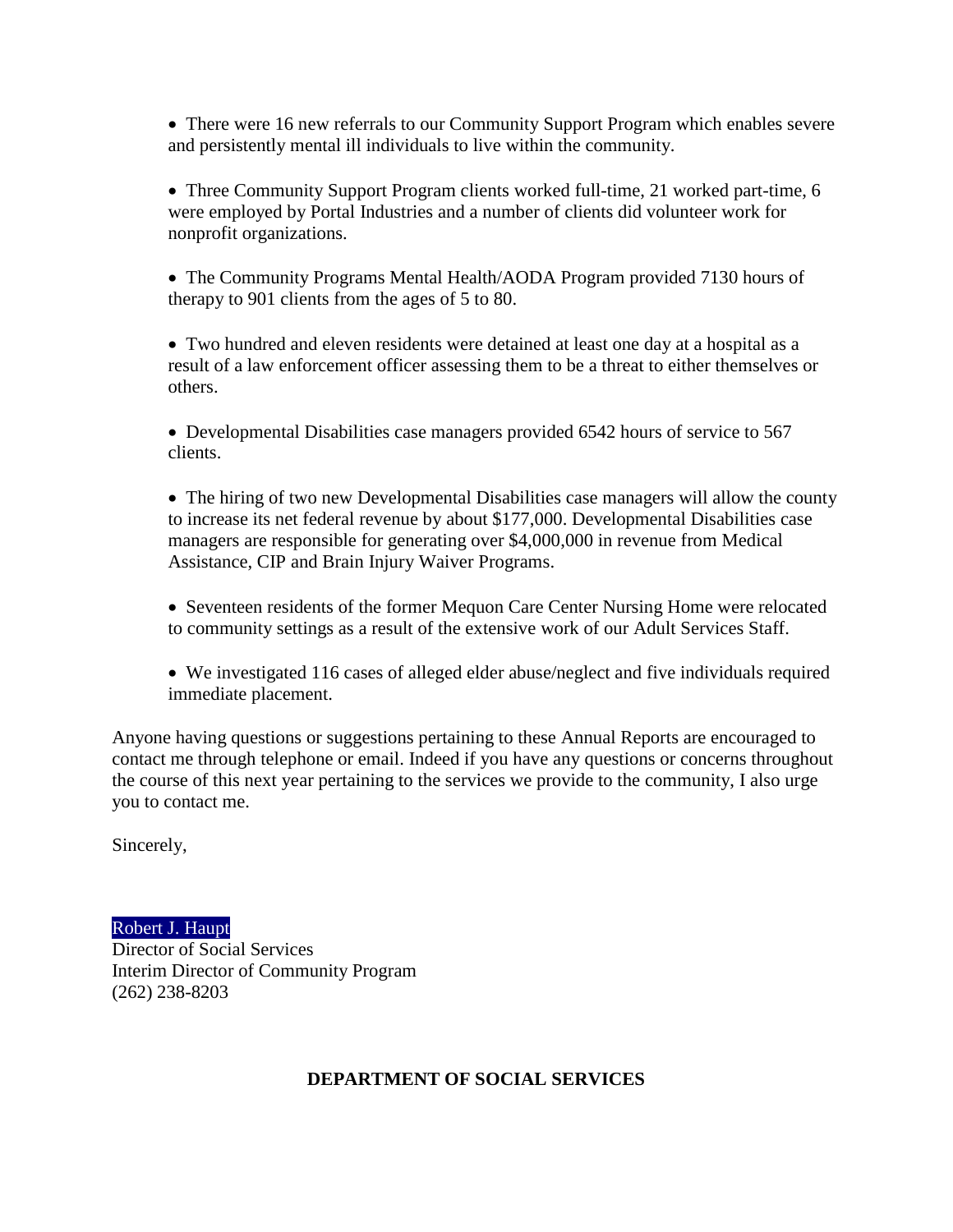### **AND**

### **DEPARTMENT OF COMMUNITY PROGRAMS**

### **OVERVIEW OF 2004 ANNUAL REPORT**

# ADULT SERVICES – Frank Peterson, Supervisor

### **THE ADULT SERVICE UNIT IS RESPONSIBLE FOR THE FOLLOWING PROGRAMS**:

**Elder Abuse/Adult Protective Services** including Court Guardianships and Protective Placements for the elderly

**Long Term Support** (LTS) Programs for the Elderly and Physically Disabled

#### **Medical Assistance-Personal Care Program and Home Care Worker Program**

#### **ELDER ABUSE**

The Elder Abuse Interdisciplinary Team was established in 2002. The focus of the I-Team in 2004 was to promote community awareness of elder abuse issues and training of bank tellers to recognize warning signs of financial abuse in the elderly. In addition, the I-Team worked with Advocates Inc. to increase awareness for professionals on Domestic Violence and Seniors. A training session was held in December 2004.

Elder abuse investigations were needed for 116 individuals in 2004 compared to 103 investigations in 2003. This is a 12.6% increase over 2003 investigations. The largest increase was for self neglect situations—persons living alone who are unsafe.

5 individuals required immediate Protective Placements or Emergency Detentions through Court intervention because of imminent danger.

#### **LONG TERM SUPPORT (LTS) FUNDING**

The Aging Services Department continues to handle LTS intake for physically disabled persons under the age of 60 as well as LTS intake for elderly persons. In addition, Aging Services staff completed 36 Community Options Program (COP) assessments before persons were admitted to Community Based Residential Facilities (CBRF).

In 2004 this department administered \$502,944 of state funds from the Community Options Program (COP) and \$1,612,018 of state and federal Waiver funds serving a total of 150 persons.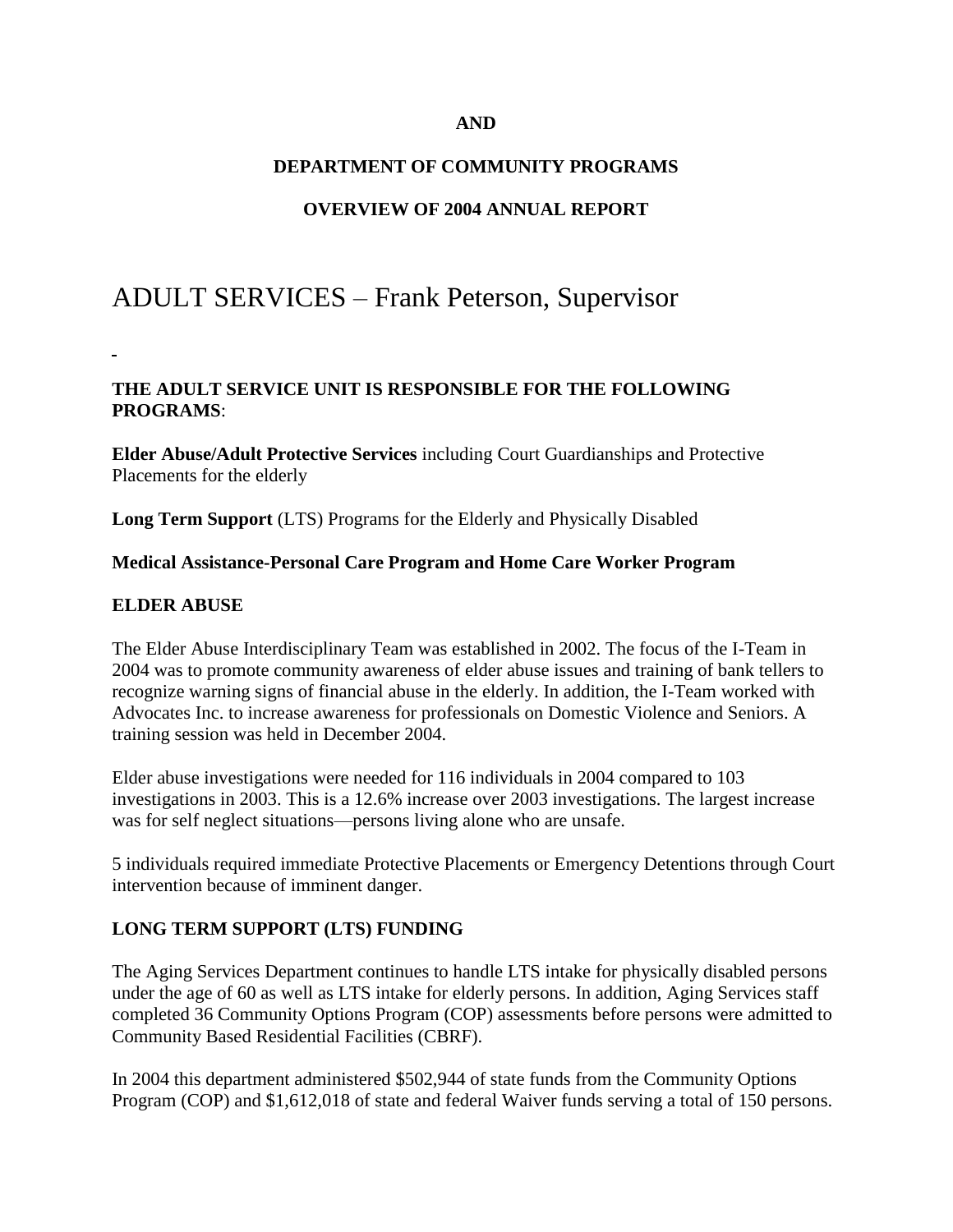This is an increase of 14 persons (12%) served in 2004. 96 persons were in their own home or small community setting, 54 were funded in a CBRF (group home).

Due to Mequon Health Care Center nursing home closing, 17 persons were relocated to community settings and Ozaukee County received additional funding for their care. \$180,000 additional funding was received in 2004. \$550,000 of additional funding will be received in 2005 to cover expenses for the entire year. 16 of the 17 persons were placed into CBRF's.

60 persons were found to be eligible for services in 2004, but couldn't be served immediately. 45 elderly and 15 physically disabled individuals were added to the waiting list in 2004. The Department of Community Programs keeps waiting list information on the persons with developmental disabilities, and mental health needs.

There are 63 persons are on the Long Term Support Waiting List as of 12/31/04:

36 Elderly needing community services

12 Elderly needing CFRF funding

15 Physically Disabled

## **PERSONAL CARE PROGRAM**

Social Services is a certified Medical Assistance provider for Personal Care. The Medical Assistance program pays for hands on care given to eligible elderly and disabled individuals at home. Home Health agencies have been unwilling to take on new clients because of the low reimbursement from M.A. Now that Social Services has it's own M.A.-PCW Program, we can expand the participation in our Long Term Support Programs and provide funding to new clients with the funds previously spent on personal care.

At the end of 2004, the MA-PCW program expanded into the first two CBRF's. The expansion will save COP-Waiver funds and allow additional persons to be served from the waiting list.

Social Services contracts for Nursing time from the Public Health Department. In 2003 the amount of nurse time continued at 1 FTE.

Revenue of \$630,000 will be received for 2004 for the care are delivered to the 34 clients active in 2004. This is an increase of 6% over the \$595,000 collected in 2003. 24 clients remain active as of 12/31/04.

In home workers are screened by Social Services and if found acceptable, are available to be hired by the client or family. There are 120 active providers as of December 2004. A great amount of effort goes into matching workers to clients requiring care. This is an ongoing process due to worker turnover and changing client needs.

# CHILD PROTECTIVE SERVICES – Marian Ballos, Supervisor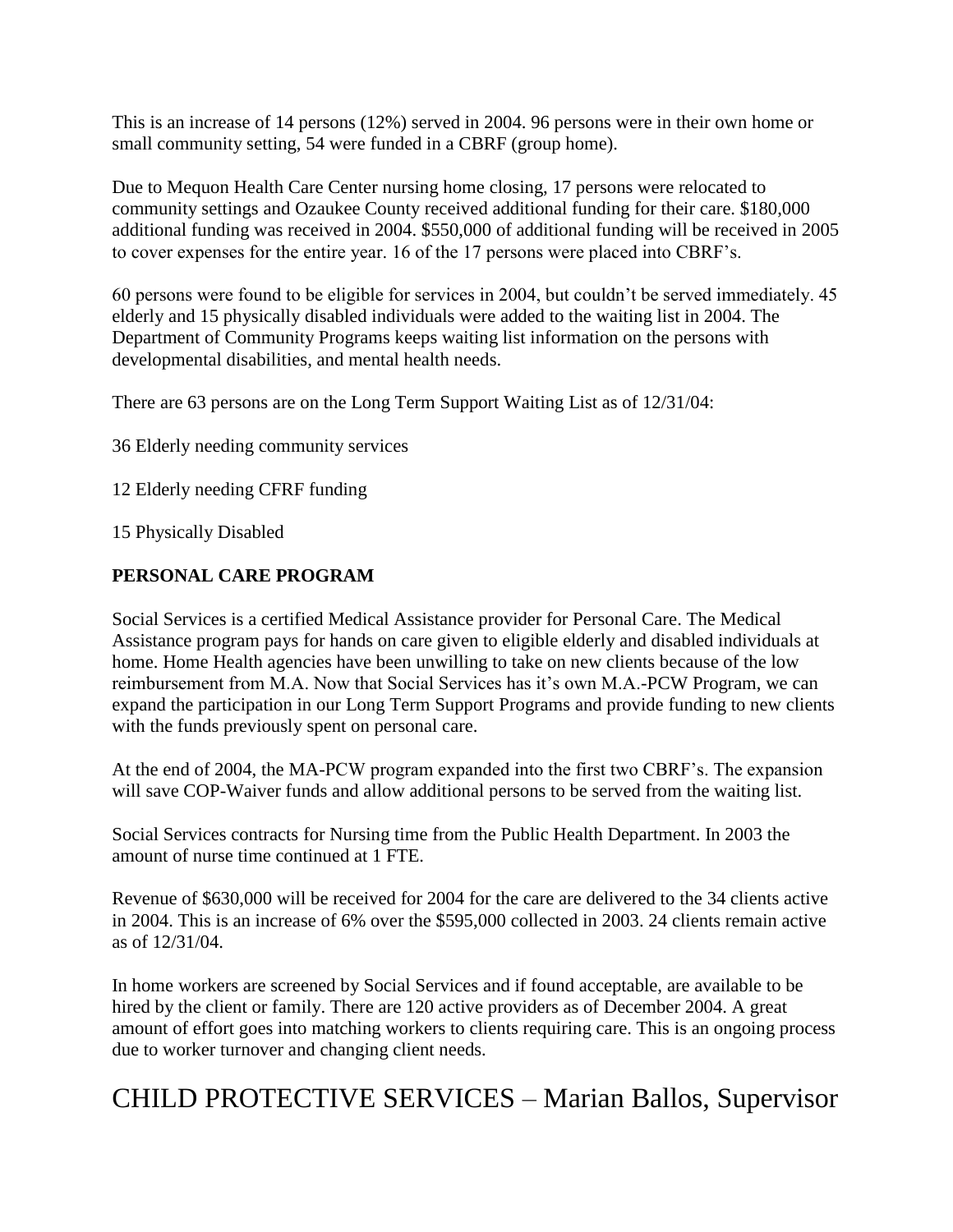• Total number of Child Protection referrals for 2004 was 329 of which 181 were assigned for initial assessment. In comparison, the department had 322 referrals for 2003 and 181 cases were assigned for initial assessment.

• The number of families served in ongoing services for 2004 was 56 in comparison to 62 families served in 2003.

• The total number of children removed from their home due to safety reasons and placed in alternate care (foster care, treatment foster care, residential and shelter) in 2004 was 28 compared to 22 children in 2003.

 The total number of children that were removed from their home due to safety reasons and placed with a relative was 13 compared to 17 children in 2003.

 The total number of days spent in foster care for children in need of protection and services was 2817 days compared to 2913 days in 2003.

 Children requiring residential treatment services spent 209 days in care in 2004 compared to 513 days in 2003.

 The number of child protection cases that involved either formal or informal court action was 44 cases compared to 31 cases in 2003.

• The cost of care for 25 children placed in Foster Care (includes Treatment Foster Care) was \$169,846 in 2004 compared to 17 children at a cost of \$119,492 in 2003.

• The cost of care for 2 children placed in Residential Care for 2004 was \$45,570 compared to 4 children who were placed at a cost of \$125,336 in 2003.

 The number of children who were victims of abuse or neglect that were adopted after their parent's rights were terminated in 2004 was 1 compared to 0 cases in 2003.

 The number of children who were victims of abuse or neglect whose relative assumed guardianship remained the same as it was in 2003, 1 case was transferred.

# COMMUNITY SUPPORT PROGRAM – Michael A. Lappen, MS, Supervisor

Chapter HSS 63 of the Wisconsin Administrative Code states that a Community Support Program (CSP) must provide treatment, rehabilitation, and support services for individuals who suffer a long-term, severe and persistent mental illness, and live in the community. The objectives of CSP treatment interventions are to help these persons function with a better quality of life and to prevent, or at least to reduce placements in more costly and restrictive settings. The CSP relies on a coordinated case management system to provide a broad spectrum of services and clinical interventions. A distinguishing feature of CSP services is that the majority of these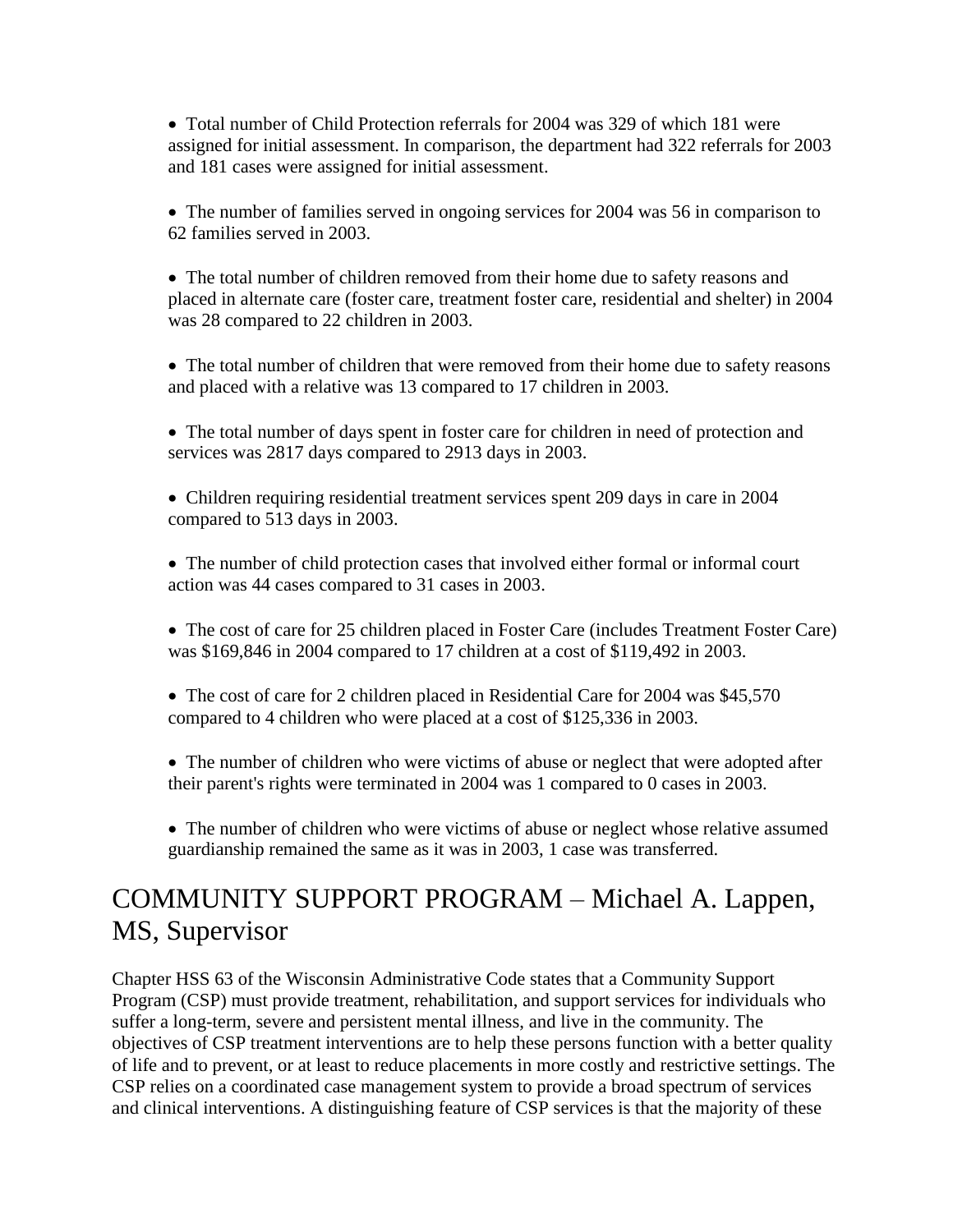services, including therapy and symptom management, occur in the community where the person lives. Because many psychiatrically impaired persons resist treatment, our interventions are characterized by an assertive approach. To enable CSP staff to provide the needed level of services, and because of the frequent contacts required by this population, the Administrative Code has set specific maximum staff to client ratios.

In the year 2004, the Ozaukee County CSP served a total of 66 individuals. There were nine new admissions to the program and four discharges. With help, recovery can occur in terms of clients gaining control over the symptoms, which have prevented them from leading more normal lives. The recovery model we follow helps many clients to focus on their personal strengths versus the limitations imposed by their illness. Clients, over time, can learn to manage their illness independently. In some cases this means that a client no longer needs CSP. Prior to discharge, we focus our efforts toward helping the person to develop the skills and community resources they need to be independent of the intensive level of CSP services.

Sixteen persons were referred to the CSP during 2004. A detailed screening process was conducted on each referral by the CSP clinical coordinator. If the person was more appropriate for other community services, a referral was made to that service. Several CSP referrals were found to be appropriate for admission but were receiving or able to receive adequate and appropriate services elsewhere. These alternatives included mental health outpatient services, AODA outpatient services, inpatient care, and long-term intensive residential care. There are times when an individual referred to CSP rejects treatment from our program because it is defined as being for the long-term severely mentally ill, even though that may be what they need. When this happens, the CSP Clinical Coordinator stays in contact with the person and/or their family to continue to offer support, provide education about how to deal with the illness and its symptoms, and to hopefully engage the individual so they do become open to involvement with the program. Often this familiarity leads the client to accepting treatment in a time of crisis and quickens recovery time. This proactive work limits hospital stays and minimizes treatment costs.

CSP clients who are stable on medications and are able to manage their symptoms are encouraged to find suitable structure for their day. Referrals to programming are facilitated by CSP staff. In 2004, six CSP clients were employed through Portal Industries both in the sheltered workshop and in Supported Employment. Twenty-one clients were competitively employed working part-time in the private sector, three full- time. Types of jobs held included custodial, food service, retail, and laborer. Many clients volunteer for local non-profit organizations. Three of our clients raise children under eighteen years of age, two as a single parent. Three of the parents share custody with a divorced partner.

Complicating factors such as severe physical illnesses and drug and alcohol abuse result in treatment challenges and highly specialized needs. CSP staff work to address co-morbid issues with support from the CSP Psychiatrists, registered nurse, AODA and Mental Health staff. We also work with our clients' physicians in the community and other specialists as referred. Currently, 20% of our client population experience serious medical issues.

Our drop in center—"The On Center", continues to function in Cedarburg. It is well used by the CSP clients, with midweek lunches and group activities such as the music group, cards, and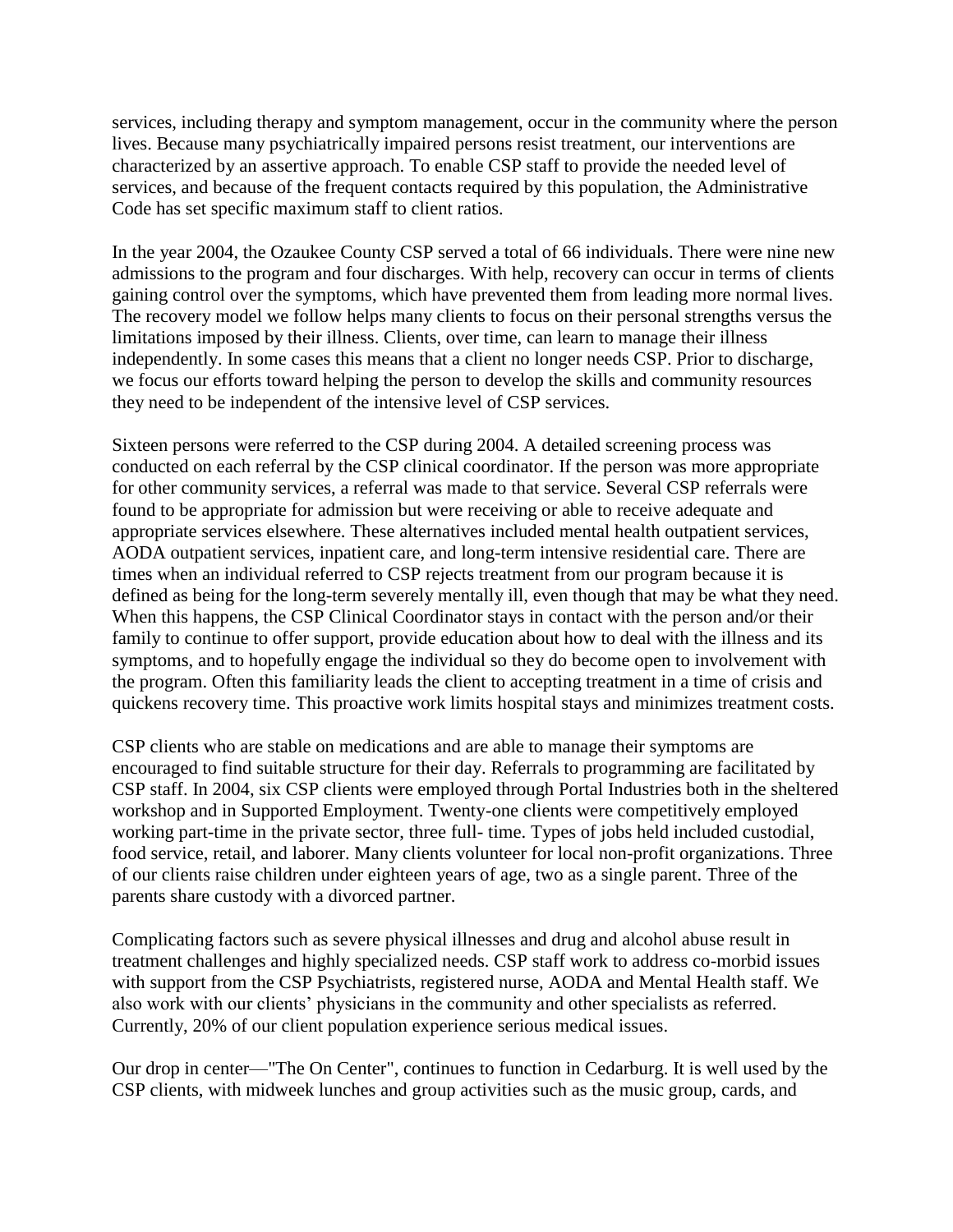movie nights being especially well attended. This center provides social and educational opportunities for our clients in a supportive, healthy environment, seven days a week. The center is a vital tool for our program and has been instrumental in keeping several clients with lengthy histories of institutionalization living in the community. Many consumers that use the On Center have formed relationships outside the center and have developed a peer support network. These individuals go on weekly outings in the community and encourage and assist others who might need such prompting to take part in social opportunities. The center has also led to the development of peer led support groups that address issues such as smoking cessation, healthy living, and symptom management.

Overall, 2004 was a challenging year for the CSP program. We served fifteen more consumers than in 2003, and had four consumers referred from CBRF placements that required intensive services to make the transition to community living. CSP services included daily contacts, medication monitoring, household management, prompting activities of daily living, representative payeeship, and advocacy with landlords, Social Security, and other community resources. All but one of these referrals resulted in the consumer being successful in a private apartment, improving the individual's quality of life and eliminating the cost of long-term CBRF placement at more than \$35,000 per year. During the next year, we will be implementing a new electronic database for managing billing and client records. This system should increase staff productivity and add capacity to serve even more consumers in the years to come. Recognizing the challenges of such an implementation in the context of our other responsibilities, we look forward to a new tool that promises to increase the effectiveness of the program and help our staff devote more time to foster successful outcomes.

# DEVELOPMENT DISABILITIES PROGRAM – Eileen Engl, Developmental Disabilities Coordinator

Developmental disabilities case managers offer support to persons with developmental disabilities and are responsible for completing specific program assessments, and ensuring ongoing compliance with program regulations to secure and keep funding. During 2004, 6,542 hours of case management services were provided to 567 people through the Developmental Disabilities Program.

The State has implemented a Medical Assistance Waiver Program titled the "Community Integration Program" (CIP) to assist counties with the cost of relocating people from institutional settings into the community, and providing allowable community services to individuals with specific level of care needs. This year, 26 people to whom the county is already providing services to through County Levy funds, were identified that would be eligible for CIP funding if we had the necessary case management staff time to complete the many required tasks necessary to claim CIP funding. If these tasks were completed we could claim reimbursement of 59% of our cost (plus 7% administration) for these clients.

After contacting 19 other counties, we found that Ozaukee County's developmental disabilities caseload size is over double the size of the of the other counties. During this past year the Ozaukee County Board of Supervisors authorized two additional developmental disabilities case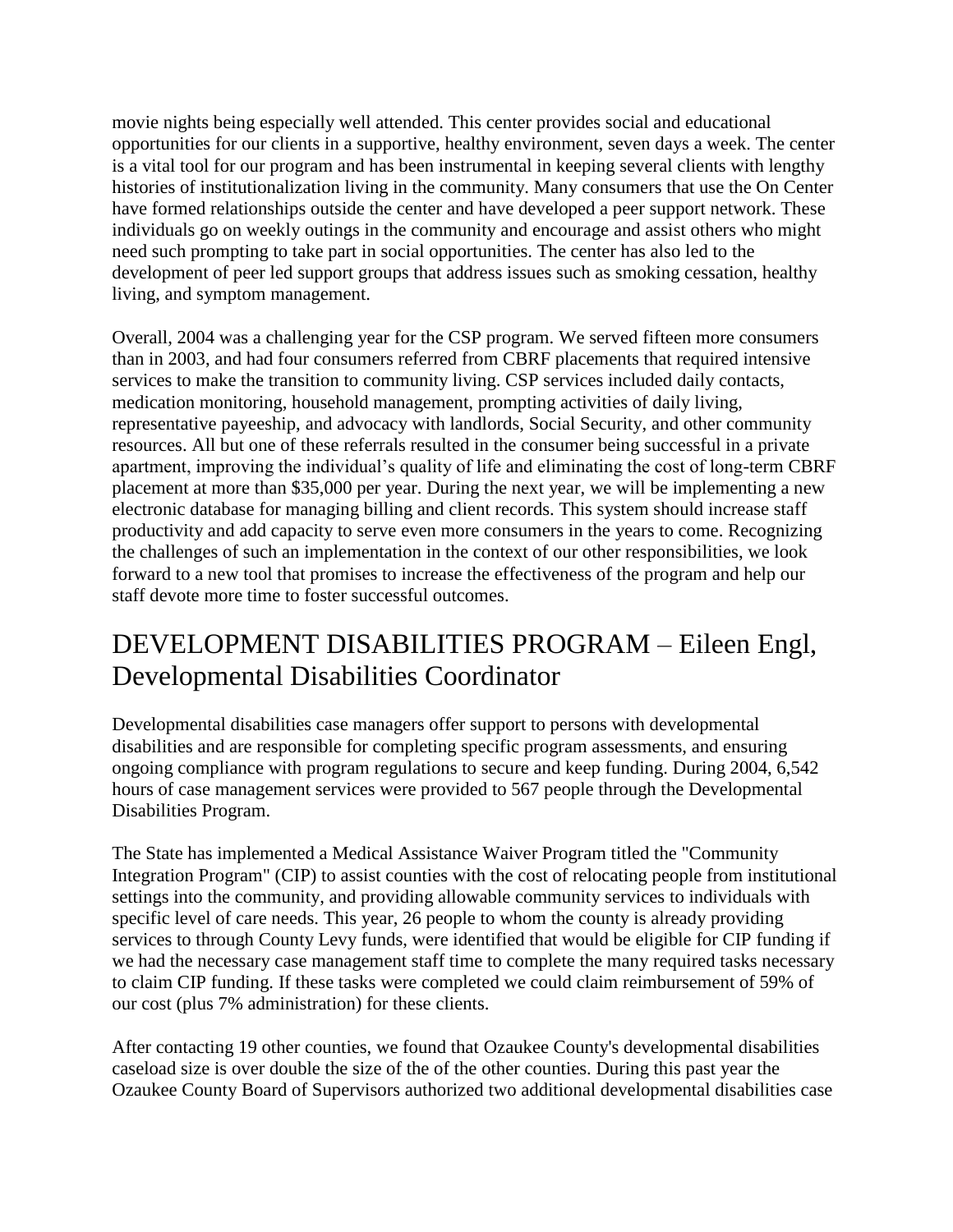management positions. These staff positions, will allow us to claim a substantial increase in our federal revenue which will offset current and future county expenses, enhance our ability to keep up with the ongoing case management tasks required by the federal government, reduce our dependency on county levy and reduce the average caseload of our developmental disabilities case managers. The two new case managers were hired in October and November of 2004. We estimate that by the end of 2005 we will be able to increase our net revenue for this program area by \$177,000.

"Consumer Satisfaction Surveys" were mailed to all consumers receiving services in the Special Summer Recreation Program, the Birth to Three Program, and the Family Support Program. Completion of these surveys is voluntary. Overall, the survey respondents were very satisfied with the services that they had received.

The Birth To Three Program provides early intervention services to children under age 3 who have developmental delays or disabilities. Professional therapists are encouraged to do as much as they can to teach parents how to address their child's developmental needs within the child's daily environment. We continue to experience a steady growth in this program from year to year. We were able to collect approximately \$36,876 from the Parental Cost Share System in 2004.

|                        | 1996  | 1997   | 1998  | 1999  | 2000  | 2001  | 2002  | 2003  | 2004  |
|------------------------|-------|--------|-------|-------|-------|-------|-------|-------|-------|
| <b>NO. OF CHILDREN</b> | 90    | 122    | 110   | 140   | 170   | 190   | 187   | 215   | 244   |
| <b>NO. OF HOURS</b>    | 9,484 | 11,701 | 9,763 | 7,021 | 6,814 | 6,829 | 6,775 | 6,003 | 6,500 |

Waiting lists for some services to persons with developmental disabilities continued in 2004. At the end of December there were 42 people with developmental disabilities waiting for Residential Services, 3 people waiting for Adult Day Services programming, 17 people waiting for Family Support Program services, 169 people waiting for funding through the Community Options Program, 59 people waiting for funding through the Community Integration Program, 9 children are waiting for Special Summer Recreation Program services and 8 people are waiting for Supported Employment Assessment Services.

In the near future, we face the challenge of meeting the residential service needs of many people who are still living with their parents who are in their 60's or older. (At this time, we know of thirty-five individuals who are residing with caregivers over the age of 70). Currently, our service providers are seeing a substantial increase in the number of people with significant health needs and medical conditions related to aging. These factors present numerous residential and support service challenges for us both now and in the future. When these caregivers pass away, by law, it is the county's responsibility to ensure that the person with a developmental disability has a safe and appropriate living arrangement. These placements are very costly.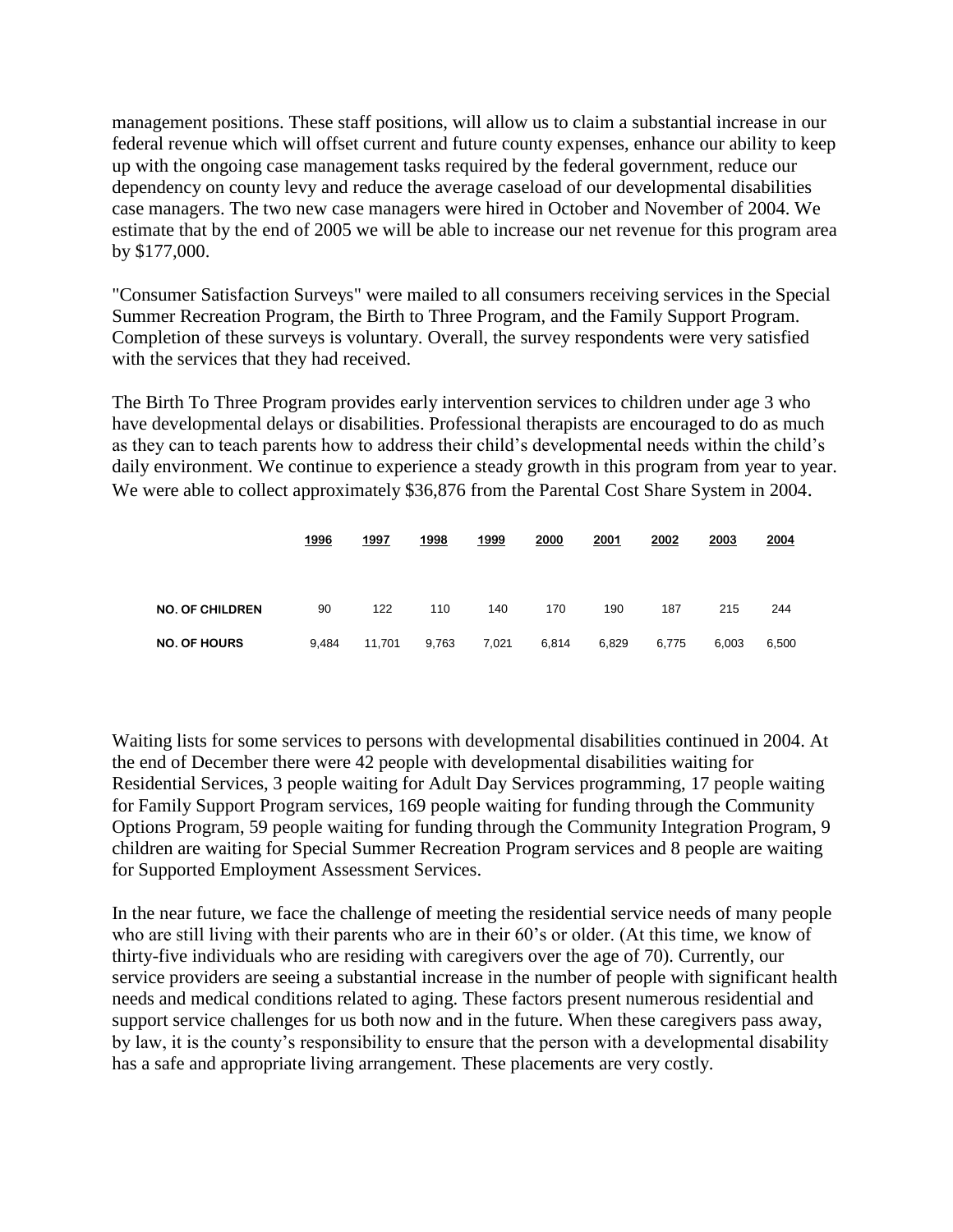The Developmental Disabilities staff is responsible for generating over 4 million dollars in revenue from the Medical Assistance Community Integration Program and Brain Injury Waiver Programs. They remain committed to stretching the available resources to serve as many people as possible. Even though the current caseload sizes are very high and will remain substantially above the average when the new case managers are fully up to speed, (they will be approximately 55-60 clients each however, as new cases come in they will continue to grow), the work demands are tremendous and the clients are increasingly more complex; the Developmental Disabilities Case Managers and the Program Coordinator are providing excellent services. It is evident from the extremely positive responses we received to our 2004 Consumer Satisfaction Surveys.

|                                    | 1996  | 1997  | 1997  | 1999  | 2000  | 2001  | 2002  | 2003  | 2004  |
|------------------------------------|-------|-------|-------|-------|-------|-------|-------|-------|-------|
|                                    |       |       |       |       |       |       |       |       |       |
| <b>Hours of DD Case Management</b> | 4.078 | 4,917 | 5,553 | 6,209 | 5,914 | 5,968 | 6,188 | 6,336 | 6542  |
| <b>Information and Referral</b>    | 274   | 179   | 228   | 210   | 284   | 295   | 292   | 377   | 389   |
| <b>Requests</b>                    |       |       |       |       |       |       |       |       |       |
| <b>Number of DD Clients Served</b> | 359   | 387   | 413   | 430   | 416   | 472   | 496   | 538   | 567   |
| <b>Number of CIP Clients</b>       | 13    | 62    | 100   | 121   | 129   | 141   | 145   | 150   | 165   |
| <b>CIP Case Management Hours</b>   | 1,648 | 1,816 | 2,520 | 3,643 | 3,547 | 3,730 | 3,922 | 4,130 | 4,358 |

# ECONOMIC SUPPORT – Eileen Newby, Supervisor

January 2004 marked the beginning of a major change in the administration of the W2 Program in Ozaukee. The Waukesha-Ozaukee-Washington Workforce Development Board, Inc. was awarded the contract for 2004-2005 program. As the W2 administrative agency, the WOW-WDB contracted with Ozaukee and Washington Counties to operate as a consortium in the two counties. We have built on our positive relationship with Washington County to develop and operate the W2 program. Under the terms of our agreement, an Ozaukee County W2 staff person works part-time at the Workforce Development Center in West Bend.

It would appear that improvement in the economy has not yet had an impact on low-income families in Ozaukee County. Ozaukee County W2 cases nearly doubled from 27 in 2003 to 42 in 2004. Benefit payments more than doubled from \$55,957 to \$112,548 annually. Compared to other Economic Support Programs, the numbers are really low but the casework and case management is extremely labor intensive. It is possible that current contract funding will be insufficient to carry the program through to the end of 2005.

The Child Day Care Program held steady in 2004 but we again had significant increases in Medicaid and Food Stamps. Medicaid is far and away our most expensive program. Payments to providers increased in 2004 by 21% to \$24,760,203. At the end of 2004, we had 3479 people certified as eligible recipients in the county. This is an increase of 12% over 2003.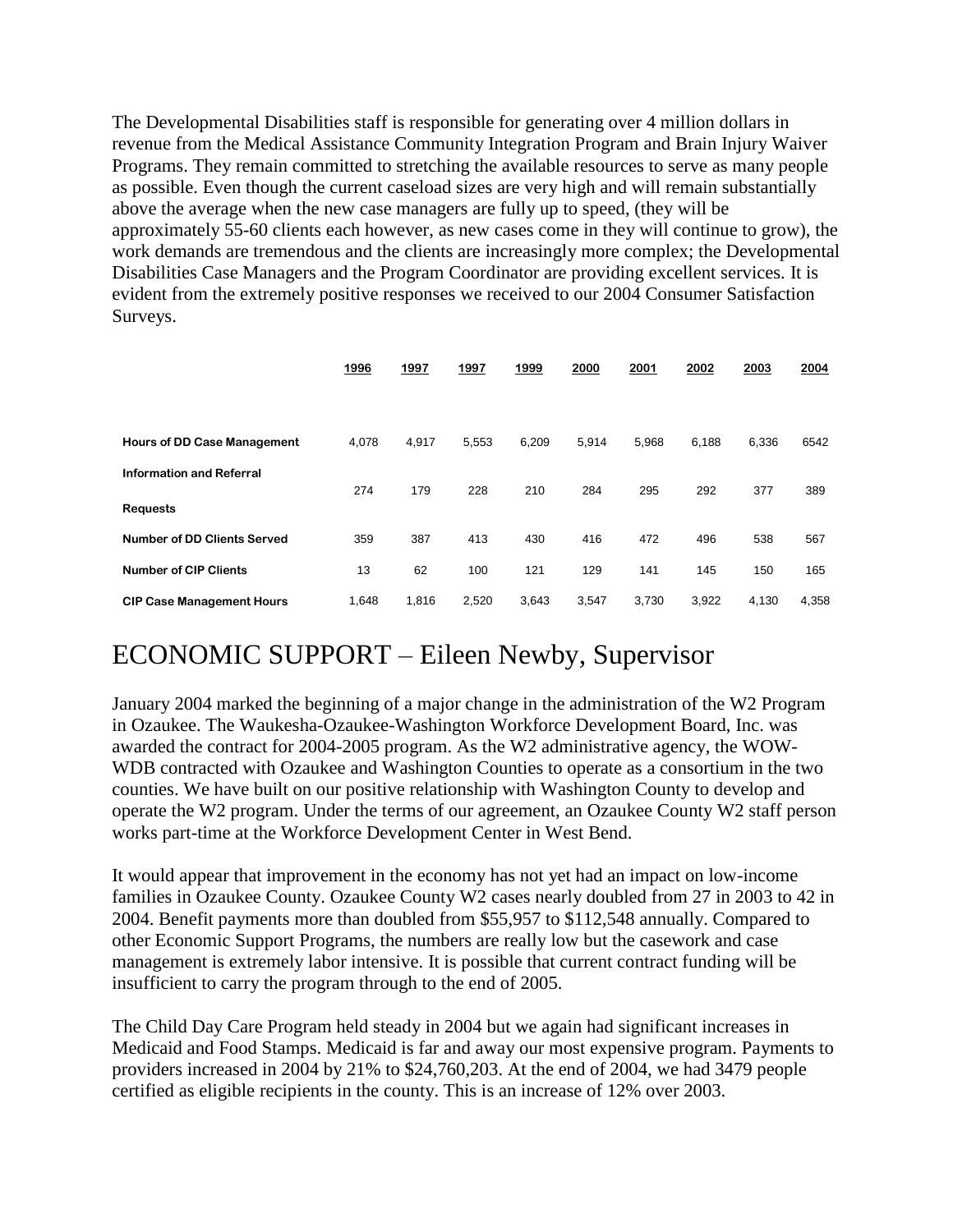The Food Stamp Program was renamed the FoodShare Program during 2004. This program also saw significant increase. Our average monthly caseload increased 29% from 404 to 522. Annual benefits went from \$629,764 in 2003 to \$910,646, which is a 31% increase.

In the last 5 years, the workload of the Economic Support Unit has more than doubled but there has been no increase in staff. In addition, there will be additional and significant workload demands in 2005 and 2006 as we implement two new automated systems. One is the Worker Web, which is an Internet based system that will process the front-end piece of client registration and application entry currently processed in our CARES eligibility system. CARES will not be eliminated, so at this point we are adding a system and not replacing a system. In addition, we will be implementing a new system called the Electronic Case File. Currently, we maintain an extensive paper case record system. With ECF, we will electronically scan and index documents that are now copied and placed in our case files. We will begin scanning new cases and converting existing open cases in mid-2005. In 2006, we will begin to scan closed case records and hope to be fully converted before the end of 2007. This will have a huge positive impact by reducing the need for storage space and reducing the time spent on record destruction.

# FINANCIAL – SOCIAL SERVICES – Anne Conners, Business Manager

Overall Expenditures

o 2004: \$6,591,039 .05% increase over 2003 o 2003: \$6,587,720 6.5% increase over 2002 o 2002: \$6,188,030 16.6% increase over 2001 o 2001: \$5,306,255 10.3% increase over 2000

Revenue for 2004 was comprised of 77.9% state and federal funds, 20.8% county funds and 1.3% public charges for services.

Fund Balance as of January 1, 2004, was \$418,766. As of January 1, 2005, the fund balance is \$4,400, because \$414,366 was used to supplement the 2004 budget.

Current agency staff consists of 37 full-time staff and 8 part-time staff. This compares to a 1992 staff of 36 full-time and 8 part-time positions.

# JUVENILE JUSTICE – Tom Kopp, Supervisor

## **JUVENILE COURT SERVICES**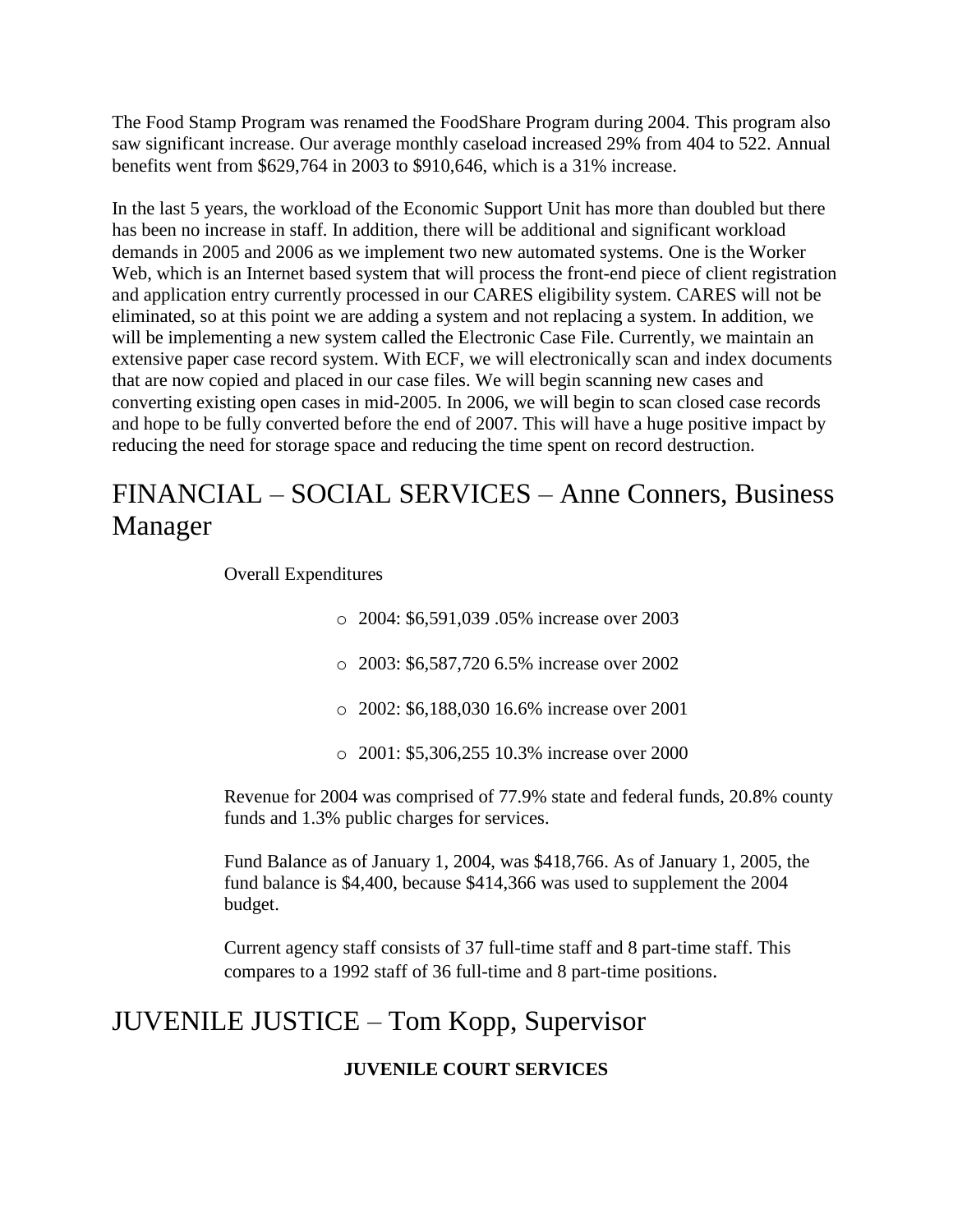Prepared by Tom Kopp, Supervisor

MISSION The Juvenile Court Services Section derives its mission from the legislature. In the Juvenile Justice Code, Section 938 of the Wisconsin Statutes, legislative intent is stated as follows:

- •1 "to promote a juvenile justice system capable of dealing with the problem of juvenile delinquency,
- •2 a system which will *protect* the community,
- •3 impose *accountability* for violations of the law,

*equip* juvenile offenders with competencies to live responsibly and productively."

The legislature also specified as an objective that victims will be "treated with dignity, respect, courtesy and sensitivity" and "to be afforded the same rights as victims and witnesses of crimes committed by adults."

PERSONNEL One full-time supervisor

Four full time court intake and disposition personnel

One full time family therapist

One half time foster care coordinator

Two part-time family support workers

## PROGRAMS

Juvenile Court Intake and Disposition Services

Foster Care

Family Support Services

Family Counseling

Family Partnerships Initiative (purchase of service with Lutheran Social Services)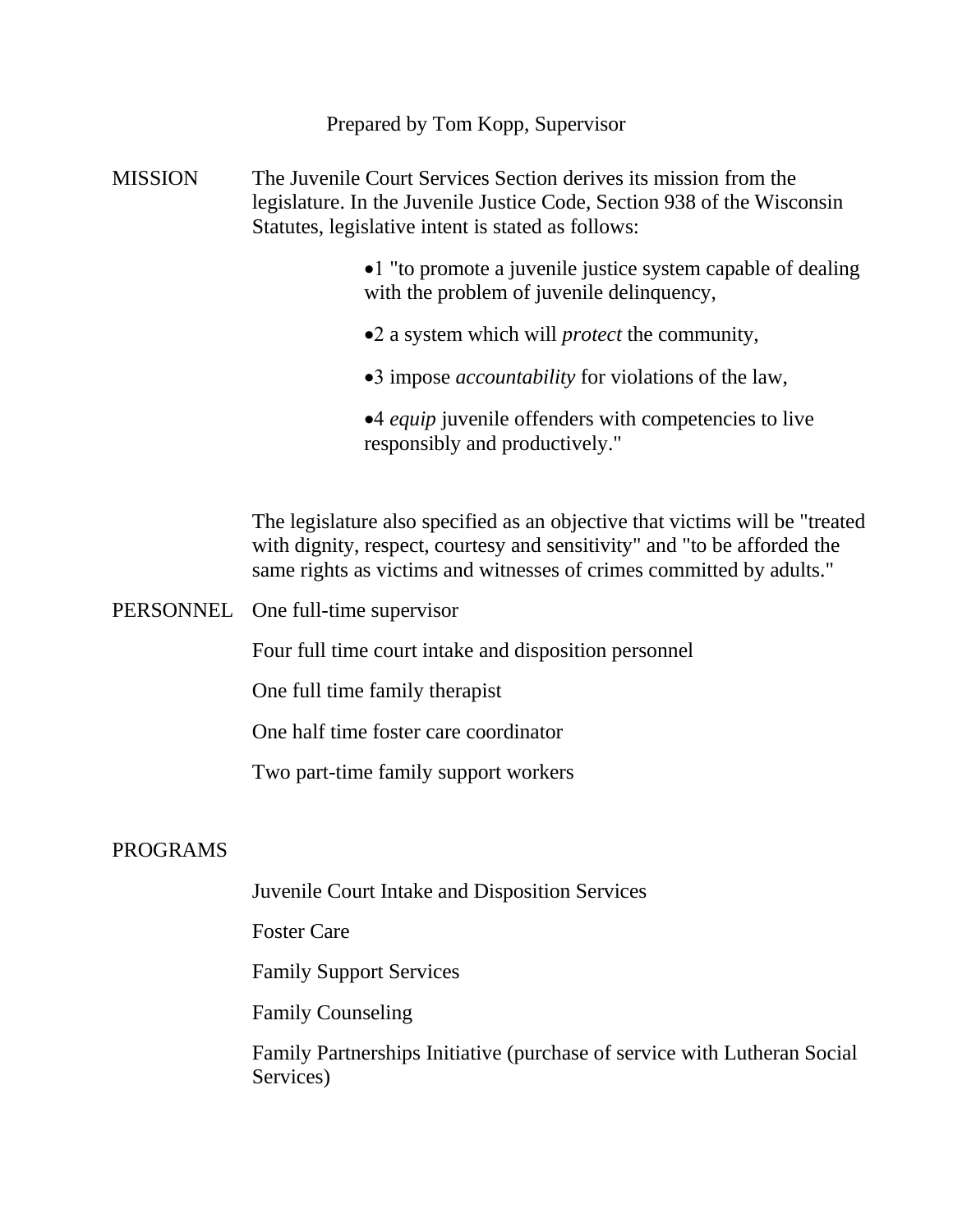Restitution and Community Service (contract with the Youth and Family Project)

Alternate Care (case by case purchase of service)

Independent Living (Sate of Wisconsin grant)

## SUMMARY

The Integrated Government Services Project (IGSP) progressed through the Requirements Phase. The IGSP is an integrated data base program being implemented initially in Juvenile Justice and Community Programs. The Juvenile Justice implementation date was set for March 1, 2005.

In 2004 we received 201 referrals. The six-year average is 223. No new Correctional placements were made. Eleven new placements were made in Residential Child Care Institutions. Four Group Home placements were made. Shelter care costs continued to decline for the fourth consecutive year to \$22,050 from \$105, 000 in the year 2000. The contract for Restitution/Community Service was decreased from \$78,589 in 2002 to \$53,205 in 2004

# MENTAL HEALTH AND AODA SERVICES – Joan Kojis, Ph.D.

The Counseling Center provides individual, couples, family and group therapy for the residents of Ozaukee County who do not have the resources to obtain services elsewhere. Our staff of four drug and alcohol counselors, six therapists, and four psychiatrists is supported by 2.5 clerical staff and two fiscal staff. We are a resource for students and in 2004 had one PhD student, two Masters level students, two nursing students, and a drug and alcohol counselor complete their placements here. Between us we provided 7,130 hours of therapy and services to 901 clients ranging in age from 5 to 80. Of these clients 56 voluntarily entered an inpatient unit for more intensive treatment and 211 were detained and hospitalized by law enforcement as a result of being a threat to themselves or others. A smaller number, 31, needed to reside in a group home facility for further treatment. Some clients (437) completed a drug and alcohol assessment due to receiving a citation for operating while intoxicated. We also had 93 youth referred for an underage drinking incident.

We are supported by several agencies. COPE services provides an around the clock hotline to county residents. In 2004 they averaged 1.197 calls per month. Portal Industries provided sheltered employment to 14 clients and supported employment to 5 clients with severe mental